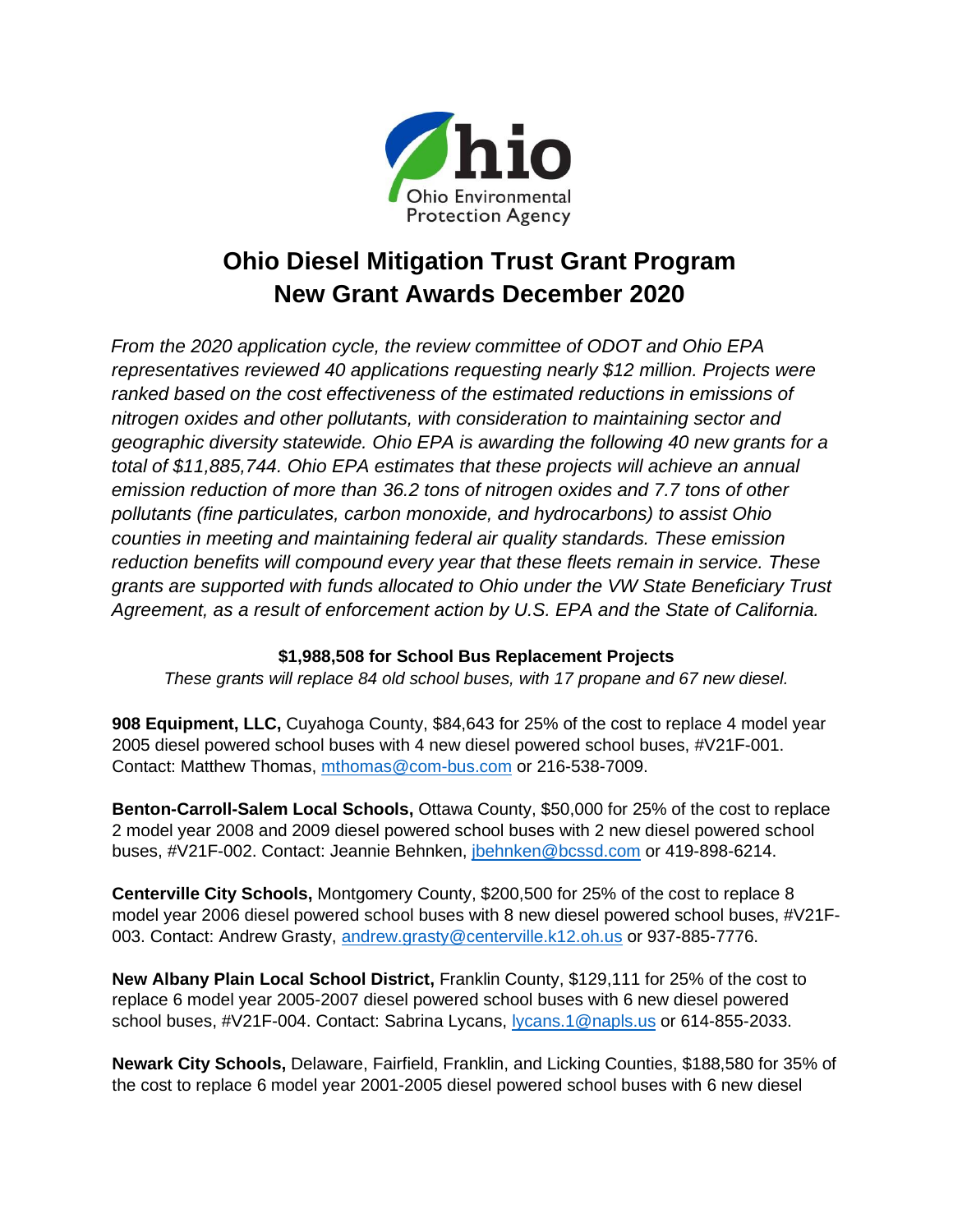powered school buses, #V21F-005. Contact: Mark Shively, [mshively@newarkschools.us](mailto:mshively@newarkschools.us) or 740-670-7046.

**Olmsted Falls Board of Education,** Cuyahoga and Lorain Counties, \$94,776 for 50% of the cost to replace 2 model year 2002 and 2004 diesel powered school buses with 2 new diesel powered school buses, #V21F-006. Contact: Heath Krakowiak, [hkrakowiak@ofcs.net](mailto:hkrakowiak@ofcs.net) or 440- 427-6350.

**Riverside Local School District,** Geauga and Lake Counties, \$200,000 for 23.4% of the cost to replace 10 model year 2001-2006 diesel powered school buses with 10 new diesel powered school buses, #V21F-007. Contact: Gary Platko, [gary.platko@riversideschools.net](mailto:gary.platko@riversideschools.net) or 440-358- 8902.

**Shaker Heights City School District,** Cuyahoga County, \$50,000 for 25.8% of the cost to replace 2 model year 2009 diesel powered school buses with 2 new diesel powered school buses, #V21F-008. Contact: Jim Sullivan, sullivan j@shaker.org or 216-295-4392.

**South-Western City School District,** Franklin County, \$518,811 for 22.5% of the cost to replace 23 model year 2003-2005 diesel powered school buses with 23 new diesel powered school buses, #V21F-009. Contact: Monte Detterman, [monte.detterman@swcsd.us](mailto:monte.detterman@swcsd.us) or 614-801- 3062.

**Sycamore Community Schools,** Hamilton County, \$85,012 for 25% of the cost to replace 4 model year 2005 diesel powered school buses with 4 new diesel powered school buses, #V21F-010. Contact: Michael Miller, [millermi@sycamoreschools.org](mailto:millermi@sycamoreschools.org) or 513-686-1785.

**Youngstown City Schools,** Mahoning County, \$387,075 for 24.8% of the cost to replace 17 model year 2004-2007 diesel powered school buses with 17 new propane powered school buses, #V21F-011. Contact: Colin Bittner, [cbittner@guaranteedcleanenergy.com](mailto:cbittner@guaranteedcleanenergy.com) or 814-657- 5964.

#### **\$3,890,142 for Transit Bus Replacement Projects***.*

*These grants will replace 25 old transit buses, with 15 new diesel and 10 CNG.*

**Greater Cleveland Regional Transit Authority (GCRTA)**, Cuyahoga County, \$2,000,000 for 63.7% of the cost to replace 6 model year 2001 diesel powered transit buses with 6 new CNG powered transit buses, #V21F-012. Contact: Mary Flannery, [mflannery@gcrta.org](mailto:mflannery@gcrta.org) or 216-356- 3177.

**Ohio State University,** Franklin County, \$697,485 for 30% of the cost to replace 4 model year 2003 and 2005 diesel powered transit buses with 4 new CNG powered transit buses, #V21F-013. Contact: John Marlow, [marlow.25@osu.edu](mailto:marlow.25@osu.edu) or 614-247-7808.

**Southwest Ohio Regional Transit Authority,** Butler, Clermont, Hamilton, and Warren Counties, \$1,192,657 for 15% of the cost to replace 15 model year 2006-2009 diesel powered transit buses with 15 new diesel powered transit buses, #V21F-014. Contact: Mary Huller, [mhuller@go-metro.com](mailto:mhuller@go-metro.com) or 513-632-7533.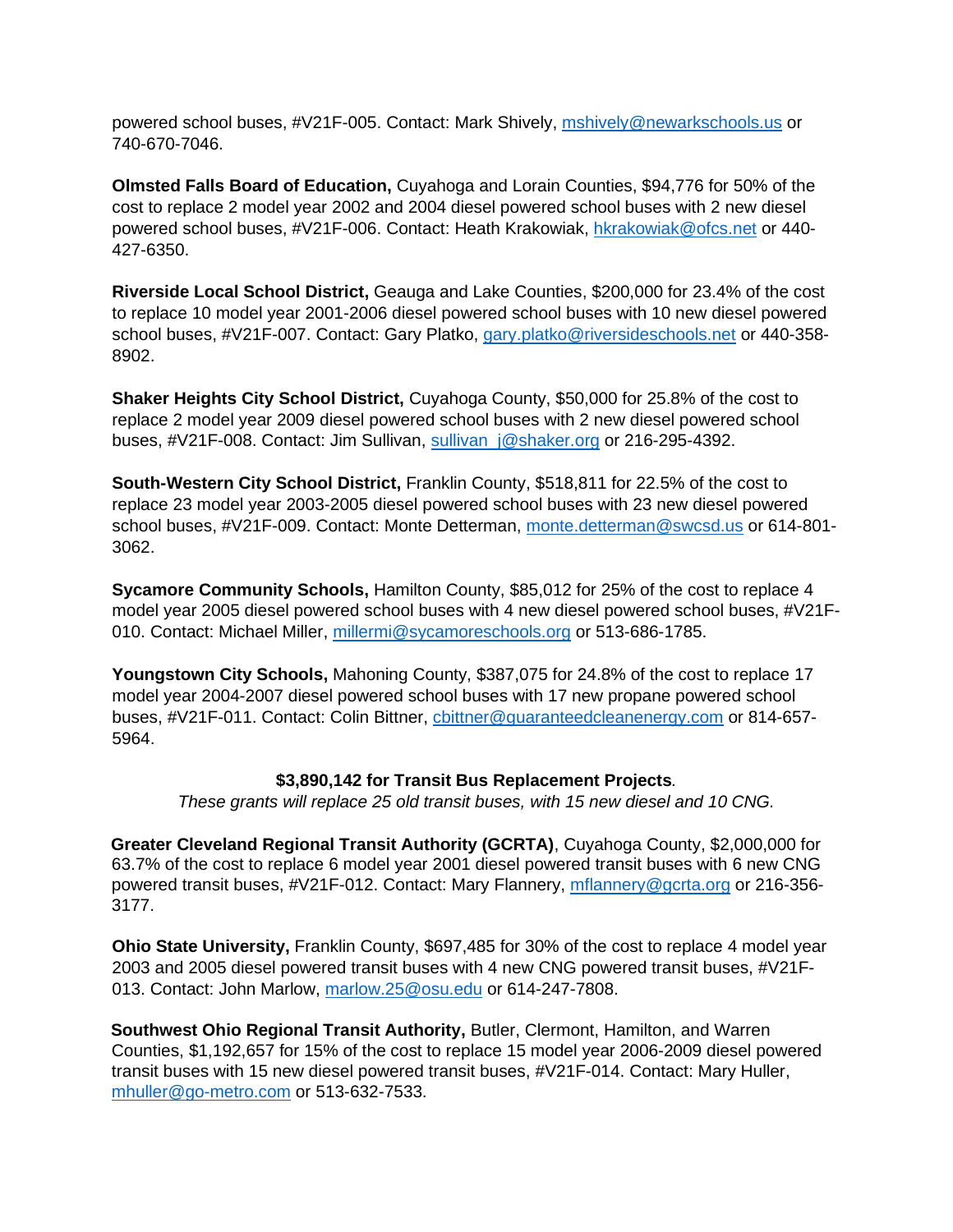## **\$1,546,231 for Class 4-7 Trucks**

*These grants will replace 42 class 4-7 diesel trucks with 37 new diesel and 5 all-electric trucks.*

**City of Norton**, Summit County, \$73,000 for 44.7% of the cost to replace 2 model year 1997 and 2000 class 4-7 diesel powered local freight trucks with 2 new Class 4-7 diesel powered local freight trucks, #V21F-015. Contact: Robert Fowler, [rfowler@cityofnorton.org](mailto:rfowler@cityofnorton.org) or 330-825-7815.

**City of Richmond Heights**, Cuyahoga County, \$59,862 for 75% of the cost to replace 1 model year 2000 Class 4-7 diesel powered local freight truck with 1 new Class 4-7 diesel powered local freight trucks, #V21F-016. Contact: Rachel Gardiner, [rgardiner@richmondheightsohio.org](mailto:rgardiner@richmondheightsohio.org) or 216-486-2474.

**G & J Pepsi-Cola Bottlers, Inc.**, Butler, Delaware, Fairfield, Franklin, Licking, Madison, and Warren Counties, \$729,377 for 25% of the cost to replace 30 model year 1996-2009 Class 4-7 diesel powered local freight trucks with 30 new Class 4-7 diesel powered local freight trucks, #V21F-018. Contact: Chuck Seibert, [cseibert@GJPEPSI.com](mailto:cseibert@GJPEPSI.com) or 513-583-4861.

**Home of City Fresh & The George Jones Farm**, Cuyahoga and Lorain Counties, \$110,000 for 60.5% of the cost to replace 1 model year 1996 Class 4-7 diesel powered local freight truck with 1 new Class 4-7 all-electric powered local freight truck, #V21F-019. Contact: Nick Swetye, [nick.swetye@gotthenac.org](mailto:nick.swetye@gotthenac.org) or 330-221-4027.

**John R. Jurgensen Company**, Butler, Hamilton, and Warren Counties, \$23,992 for 25% of the cost to replace 1 model year 2000 Class 4-7 diesel powered local freight truck with 1 new Class 4-7 diesel powered local freight truck, #V21F-020. Contact: Blake Michaels, [Blake.Michaels@jrjnet.com](mailto:Blake.Michaels@jrjnet.com) or 513-326-6744.

**Zebar Enterprises**, Lucas County, \$550,000 for 59.2% of the cost to replace 5 model year 1999-2008 Class 4-7 diesel powered local freight trucks with 5 new Class 4-7 all-electric powered local freight trucks, #V21F-021. Contact: Robert Carpenter, [R.carpenter@zebarenterprises.com](mailto:R.carpenter@zebarenterprises.com) or 419-851-0063.

#### **\$4,460,863 for Class 8 Trucks**

*These grants will replace 84 class 8 diesel trucks with 12 compressed natural gas trucks and 72 new diesel trucks.*

**Boston Township,** Summit County, \$81,288 for 70% of the cost to replace 1 model year 1995 Class 8 diesel powered local freight truck with 1 new Class 8 diesel powered local freight truck, #V21F-022. Contact: Catherine Anson, [bostontwpclerk@outlook.com](mailto:bostontwpclerk@outlook.com) or 330-657-2059.

**Brunswick Hills Township,** Medina County, \$50,000 for 30.6% of the cost to replace 1 model year 1997 Class 8 diesel powered local freight truck with 1 new Class 8 diesel powered local freight truck, #V21F-023. Contact: John Witthuhn, [jwitthuhn@brunswickhillstwp.org](mailto:jwitthuhn@brunswickhillstwp.org) or (216) 470-0652.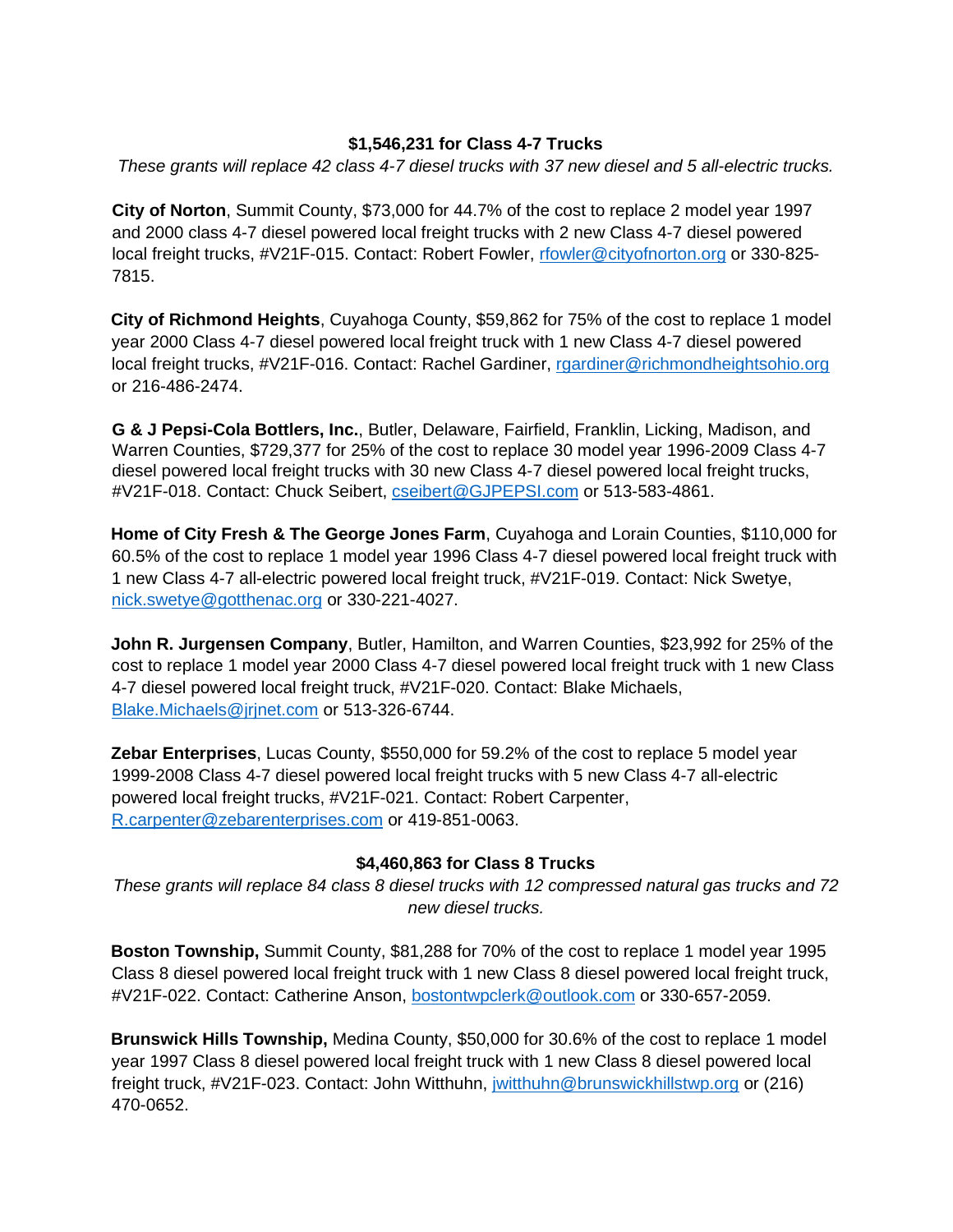**City of Alliance**, Stark County, \$250,000 for 43.2% of the cost to replace 3 model year 2001 and 2003 class 8 diesel powered local freight trucks with 3 new class 8 diesel powered local freight trucks, #V21F-024. Contact: Kevin Knowles, [auditor@allianceoh.gov](mailto:auditor@allianceoh.gov) or 330-823-5901.

**City of Cincinnati,** Hamilton County, \$391,950 for 45% of the cost to replace 4 model year 2007 Class 8 diesel powered local freight trucks with 4 new Class 8 diesel powered local freight trucks, #V21F-025. Contact: Michael Forrester, [liz.reichart@cincinnati-oh.gov](mailto:liz.reichart@cincinnati-oh.gov) or 513-352-6911.

**City of Cleveland Heights,** Cuyahoga, Lorain, Medina, and Summit Counties, \$128,778 for 40% of the cost to replace 3 model year 2002-2008 Class 8 diesel powered local freight trucks with 3 new Class 8 diesel powered local freight trucks, #V21F-026. Contact: Collette Clinkscale, [cclinkscale@clvhts.com](mailto:cclinkscale@clvhts.com) or 216-291-2209.

**City of Elyria,** Lorain County, \$161,893 for 50% of the cost to replace 2 model year 2002 Class 8 diesel powered local freight trucks with 2 new Class 8 diesel powered local freight trucks, #V21F-027. Contact: Derek Feuerstein, [dfeuerstein@cityofelyria.org](mailto:dfeuerstein@cityofelyria.org) or 440-225-2795.

**City of Norton**, Summit County, \$120,000 for 44.4% of the cost to replace 2 model year 1999 and 2003 Class 8 diesel powered local freight trucks with 2 new class 8 diesel powered local freight trucks, #V21F-015. Contact: Robert Fowler, [rfowler@cityofnorton.org](mailto:rfowler@cityofnorton.org) or 330-825-7815.

**City of Richmond Heights,** Cuyahoga County, \$151,612 for 50% of the cost to replace 2 model year 2002-2003 Class 8 diesel powered local freight trucks with 2 new Class 8 diesel powered local freight trucks, #V21F-016. Contact: Rachel Gardiner, [rgardiner@richmondheightsohio.org](mailto:rgardiner@richmondheightsohio.org) or 216-486-2474.

**Cohen Transport Inc,** Butler, Hamilton, and Montgomery Counties; \$179,875 for 25% of the cost to replace 5 model year 1996-2007 Class 8 diesel powered local freight trucks with 5 new Class 8 diesel powered local freight trucks, #V21F-028. Contact: Steve Helton, [shelton@cohenusa.com](mailto:shelton@cohenusa.com) or 513-464-0722.

**Fairfield City,** Butler County, \$50,635 for 30% of the cost to replace 2 model year 2000 Class 8 diesel powered local freight trucks with 2 new Class 8 diesel powered local freight trucks, #V21F-017. Contact: Brian Rose, [brianrose@fairfield-city.org](mailto:brianrose@fairfield-city.org) or 513-867-4209.

**Franklin County Engineer**, Franklin County, \$100,000 for 24.7% of the cost to replace 2 model year 2008 Class 8 diesel powered local freight trucks with 2 new Class 8 diesel powered local freight trucks, #V21F-029. Contact: Barb Cox, [bcox@franklincountyengineer.org](mailto:bcox@franklincountyengineer.org) or 614-525-3020.

**G & J Pepsi-Cola Bottlers, Inc.**, Butler, Delaware, Fairfield, Franklin, Licking, Madison, and Warren Counties, \$254,000 for 25% of the cost to replace 9 model year 2003-2007 Class 8 diesel powered local freight trucks with 9 new Class 8 diesel powered local freight trucks, #V21-018. Contact: Chuck Seibert, 513-583-4861 [pshurak@cshco.com](mailto:pshurak@cshco.com) or 513-583-4861.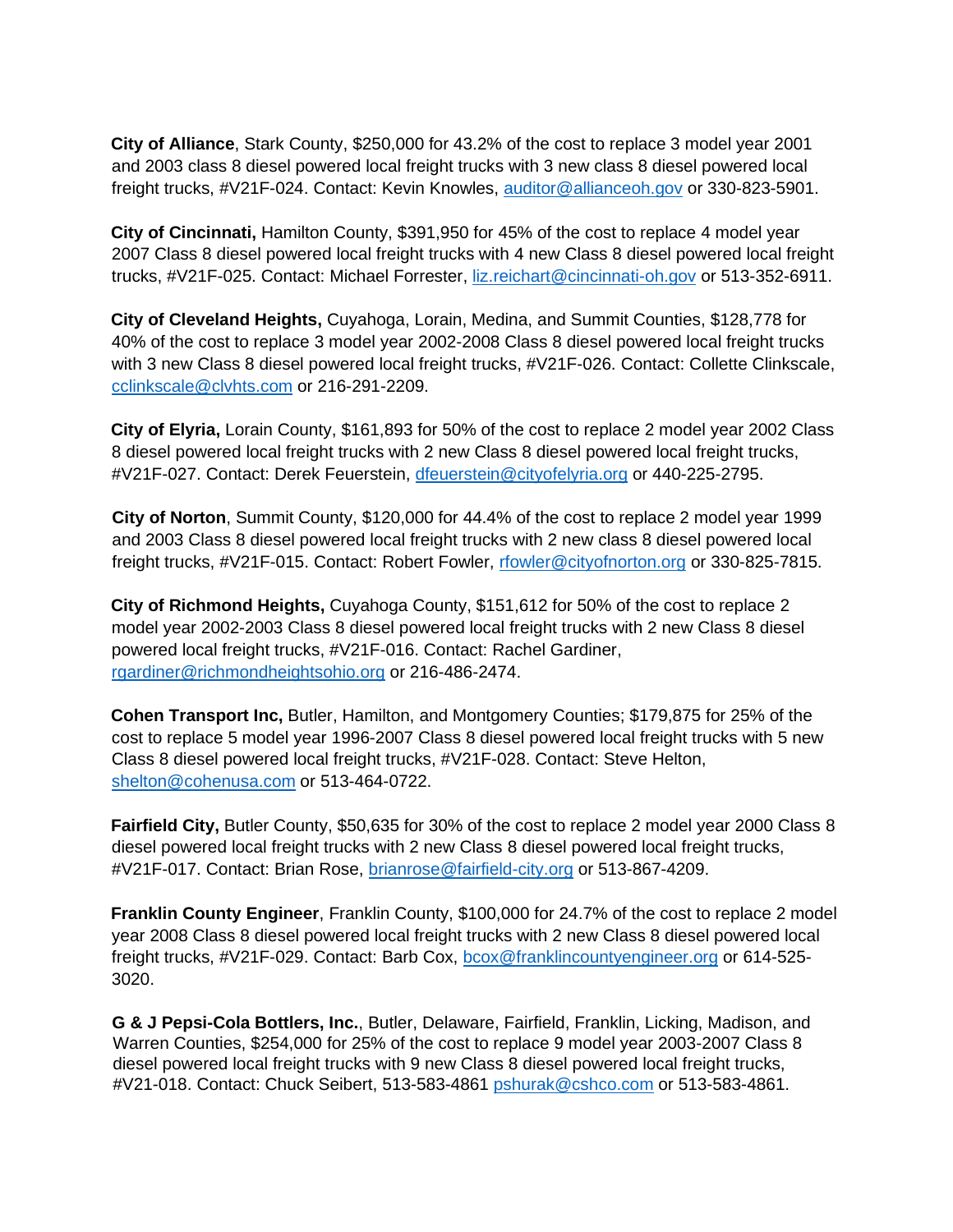**Independent Development Corporation**, Butler, Hamilton, and Warren Counties, \$232,435 for 25% of the cost to replace 8 model year 1999-2008 Class 8 diesel powered local freight trucks with 8 new Class 8 diesel powered local freight trucks, #V21F-030. Contact: Blake Michaels, [jbmurphy@cshco.com](mailto:jbmurphy@cshco.com) or 513-326-6744.

**Jackson Township**, Franklin County, \$83,109 for 30% of the cost to replace 2 model year 2006 and 2008 diesel powered Class 8 local freight trucks with 2 new Class 8 diesel powered local freight trucks, #V21F-031. Contact: Shane Farnsworth, [farnsworths@jacksontwp.org](mailto:farnsworths@jacksontwp.org) or 614- 991-6881.

**Jade Shank Trucking LLC,** Lucas County, \$105,875 for 25% of the cost to replace 3 model year 2004-2007 Class 8 diesel powered local freight trucks with 3 new Class 8 diesel powered local freight trucks, #V21F-032. Contact: Lydia Ellinwood, [lydia@teamshank.net](mailto:lydia@teamshank.net) or 845-380-0184.

**John R. Jurgensen Company,** Butler, Hamilton, and Warren Counties; \$91,634 for 25% of the cost to replace 3 model year 1994-2002 Class 8 diesel powered local freight trucks with 3 new Class 8 diesel powered local freight trucks, #V21F-020. Contact: Blake Michaels, sdestelle@cshco.com or 513-326-6744.

**KM Trucking,** Stark County, \$63,666 for 25% of the cost to replace 2 model year 2009 Class 8 diesel powered local freight trucks with 2 new Class 8 diesel powered local freight trucks, #V21F-033. Contact: Kevin Mast, [srosenberg@masttruckinginc.com](mailto:srosenberg@masttruckinginc.com) or 330-674-8913.

**Lucas County Engineer's Office**, Lucas County, \$209,454 for 33.3% of the cost to replace 6 model year 2004-2009 Class 8 diesel powered local freight trucks with 6 new Class 8 diesel powered local freight trucks, #V21F-034. Contact: Michael Pniewski, [mpniewski@co.lucas.oh.us](mailto:mpniewski@co.lucas.oh.us) or 419-213-2860.

**Mansfield Oil Company,** Delaware, Franklin, Licking, and Madison Counties; \$163,425 for 20% of the cost to replace 2 model year 2003 and 2004 Class 8 diesel powered local freight trucks with 2 new Class 8 diesel powered local freight trucks, #V21F-035. Contact: Shane Myers, [smyers@mansfieldoil.com](mailto:smyers@mansfieldoil.com) or 937-605-9188.

**MC Trucking, LLC**, Butler, Hamilton, and Warren Counties; \$223,144 for 25% of the cost to replace 7 model years 2004 and 2007 Class 8 diesel powered local freight trucks with 7 new Class 8 diesel powered local freight trucks, #V21F-036. Contact: Blake Michaels, [Blake.Michaels@jrjnet.com](mailto:Blake.Michaels@jrjnet.com) or 513-326-6744.

**Ohio Valley Waste Service, Inc.,** Geauga, Mahoning, and Trumbull Counties; \$588,248 for 22.5% of the cost to replace 7 model years 1998-2008 Class 8 diesel powered local freight trucks with 7 new Class 8 CNG powered local freight trucks, #V21F-037. Contact: Holly Carine, [hcarine@ohiovalleywaste.com](mailto:hcarine@ohiovalleywaste.com) or 724-992-0185.

**Scioto Ready Mix**, Delaware, Franklin, and Licking Counties, \$187,500 for 25% of the cost to replace 5 model year 1999 Class 8 diesel powered local freight trucks with 5 new Class 8 diesel